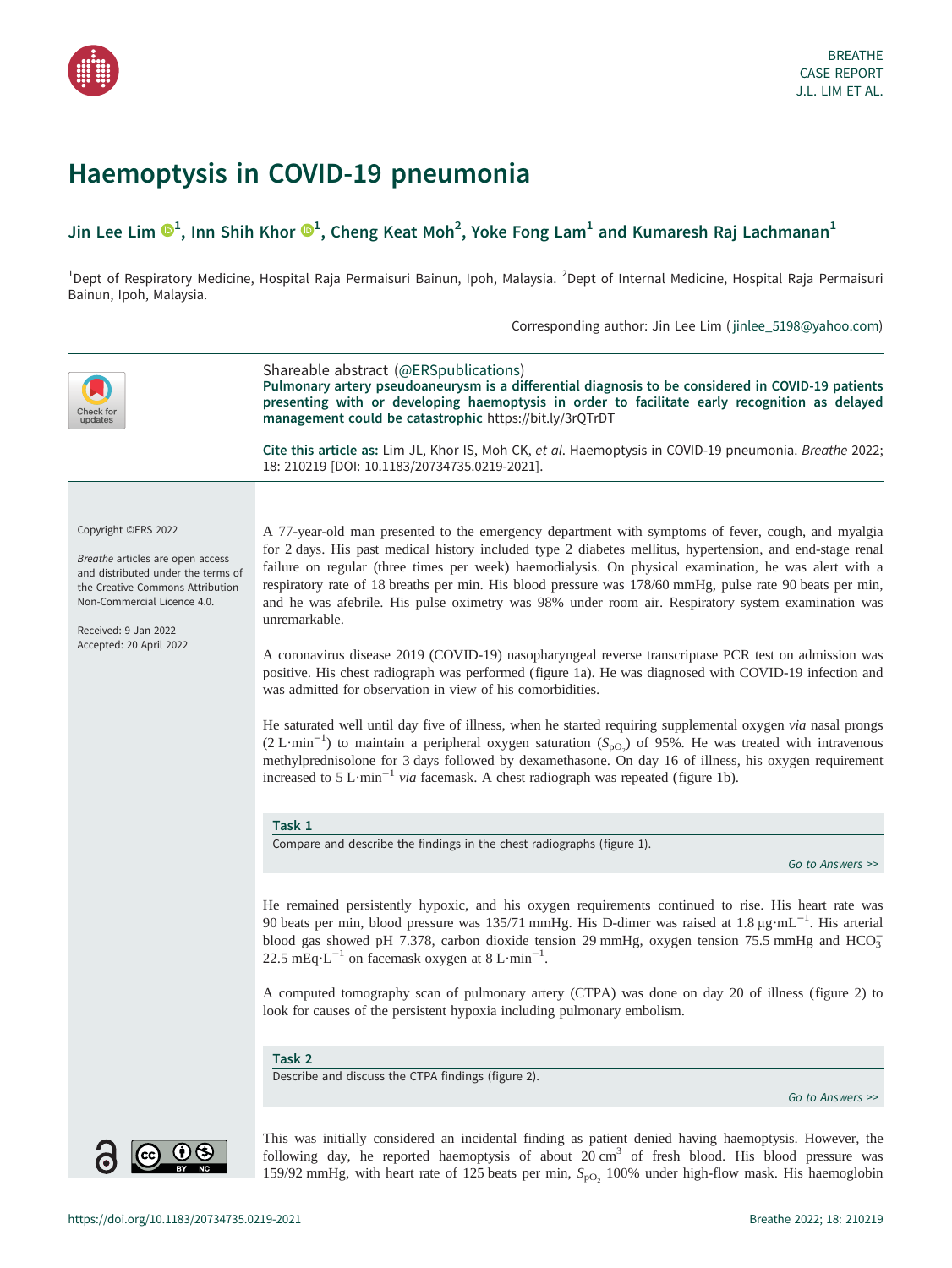<span id="page-1-0"></span>

FIGURE 1 a) Chest radiograph on admission. b) Repeated chest radiograph on day 16 of illness.



FIGURE 2 CTPA on day 20 of the illness. a) Mediastinal window, b) lung window.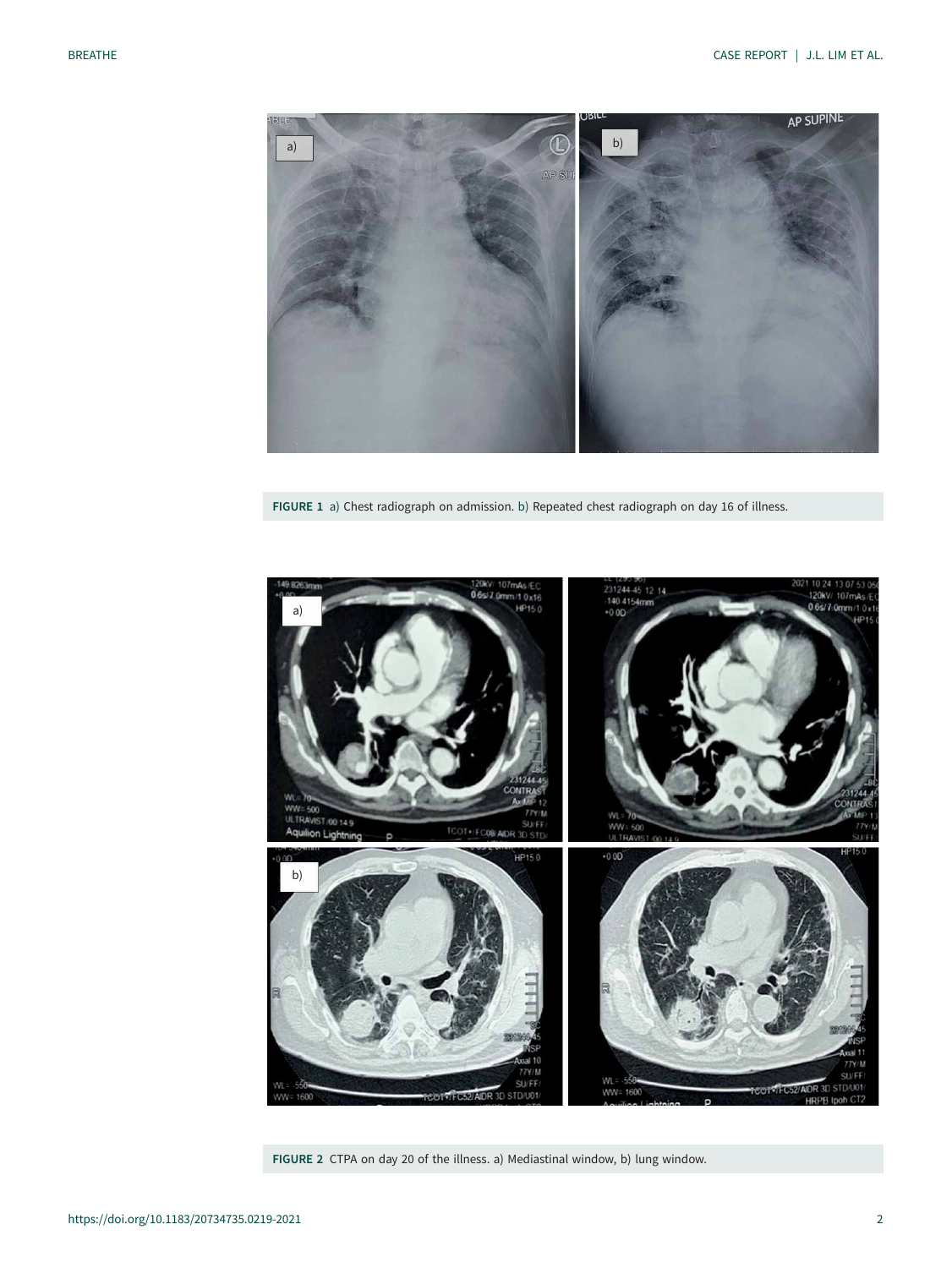<span id="page-2-0"></span>dropped to  $9.1 \text{ g} \cdot dL^{-1}$  from  $10.4 \text{ g} \cdot dL^{-1}$ , his platelet count was  $274\times10^{9} \cdot L^{-1}$ , white cell count was  $14.9\times10^{9} \cdot L^{-1}$  and international normalised ratio (INR) was 0.9. A sputum sample for acid-fast bacilli direct smear and other microbiological testing (including serum galactomannan) were negative. He refused bronchoscopic examination. He was treated with intravenous tranexamic acid. Prophylaxis anticoagulation given due to the COVID-19 infection, was withheld.

#### Task 3

What are the causes of pulmonary artery pseudoaneurysm (PAP)? What is the most likely cause in this case? [Go to Answers >>](#page-4-0)

He was diagnosed with PAP secondary to COVID-19 pneumonia, after excluding all the other causes as mentioned above. His haemoptysis ceased after administration of tranexamic acid. However, his oxygen requirements further increased (needing a high-flow mask at  $15 \text{ L·min}^{-1}$  oxygen), and his haemoglobin level dropped from 9.1 g·dL<sup>-1</sup> to 6.7 g·dL<sup>-1</sup>, suggestive of on-going pulmonary haemorrhage despite no haemoptysis. There was no source of overt bleeding found. He received one pint of packed cell transfusion. His oxygenation improved after 2 days; he was weaned to 3 L·min<sup>-1</sup> oxygen *via* nasal prongs, with  $S_{\text{pO}_2}$  96%.

### Task 4

What should be considered as the next step of treatment?

[Go to Answers >>](#page-4-0)

The patient was scheduled for urgent pulmonary artery embolisation. As the procedure was unavailable in our institution, we referred him to the nearest centre with interventional radiology services. Unfortunately, the patient transfer was delayed due to multiple logistic reasons. On arrival at the referral centre the patient no longer had haemoptysis and serial haemoglobin levels were stable. A repeat CTPA was performed at the referral centre and showed thrombosis of the pseudoaneurysm. The procedure was therefore deemed unnecessary and cancelled. He was reviewed in our outpatient respiratory clinic 1 month later, and reported no further haemoptysis, had a stable level of haemoglobin, and appeared to have recovered well from the recent infection.

#### Discussion

COVID-19 was declared a pandemic in March 2020 and to date, more that 6 million lives have been lost based on official reports. However, the majority of patients with COVID-19 infection will be asymptomatic or experience mild clinical symptoms. A minority will, however, progress to moderate-to-severe clinical disease. Some of these patients will recover over weeks, while others experience progression into a critical state [[1](#page-4-0)]. Our patient demonstrated a typical course of disease progression. He was admitted on day 2 of illness with fever and myalgia not requiring oxygen supplementation, but developed hypoxia and required supplementary oxygen on day 5 of illness. His oxygenation further deteriorated on day 16 of illness prompting a CTPA and high-resolution computed tomography of the thorax to look for potential causes of deterioration.

Worsening hypoxia in COVID-19 pneumonia needs meticulous evaluation as there are a multitude of possibilities that can complicate COVID-19 pneumonia, such as acute respiratory distress syndrome, pulmonary embolism, pulmonary microangiopathy, secondary bacterial or fungal infection, pneumothorax and pneumomediastinum. In this case, his repeated chest radiograph on day 16 of illness showed progressive radiological changes. Nevertheless, the attending physician felt there was a need to exclude additional pathologies and pursued further imaging.

Imaging revealed a PAP with radiological evidence of leak. This was purely incidental as he had no haemoptysis and stable blood counts. However, as alluded above, he subsequently developed clinical evidence of bleeding. We feel the hypoxia is not solely related to this unexpected finding, but mainly contributed by the persistent interstitial changes due to COVID-19 pneumonia and the pulmonary microangiopathic changes seen on imaging. It has to be mentioned that radiologically we cannot definitively differentiate a pseudoaneurysm from a true aneurysm. This requires histological proof. But the appearance of an abnormal pulmonary artery dilatation within a cavitating lesion is reminiscent of Rasmussen's aneurysm, which was traditionally associated with cavitating pulmonary tuberculosis. The pulmonary artery wall adjacent to the diseased lung parenchyma or cavity progressively becomes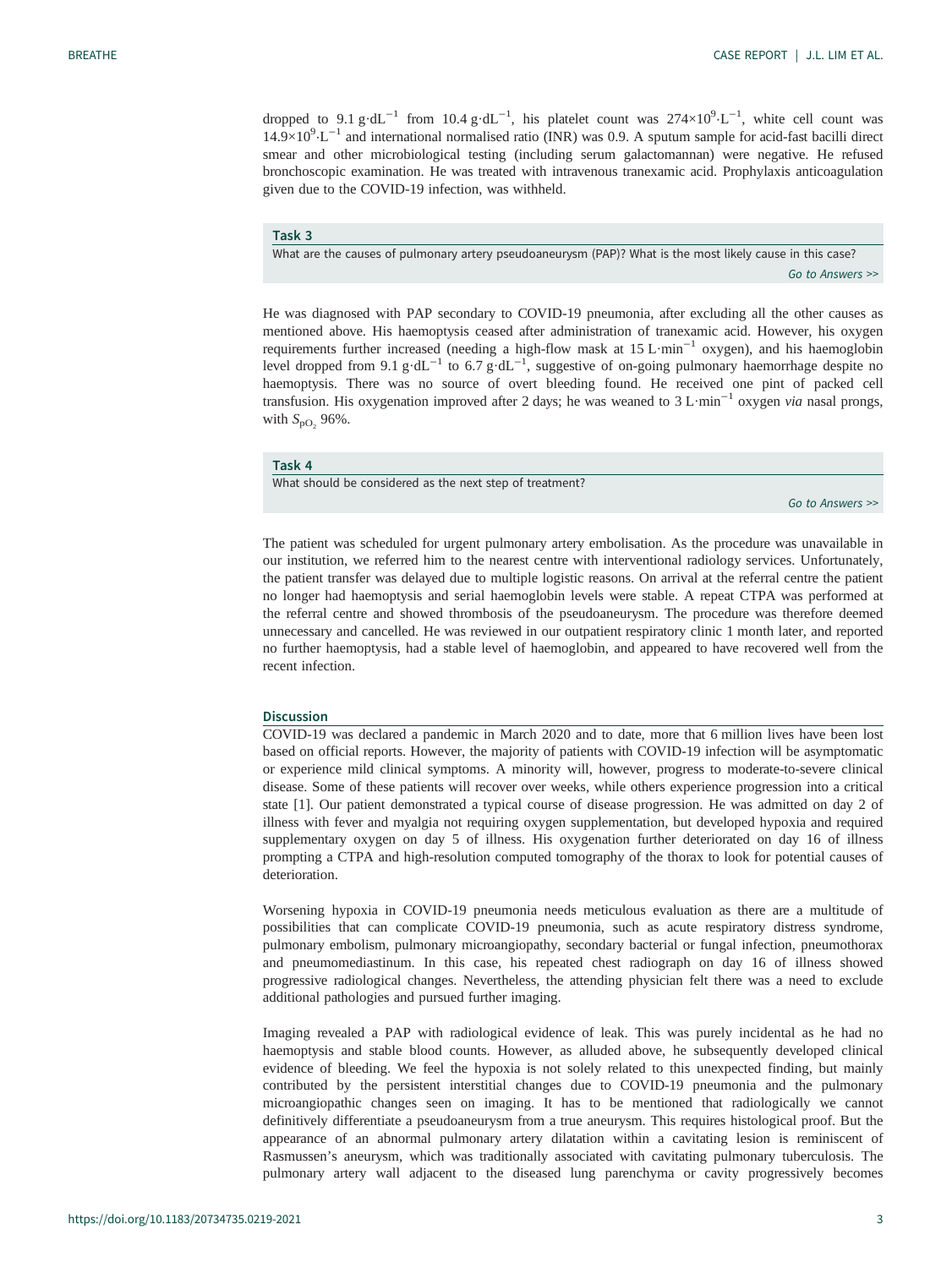<span id="page-3-0"></span>weakened as a consequence of granulation tissue replacing the adventitia and media of the pulmonary arterial wall. In turn, the granulation tissue will be replaced by fibrin resulting in thinning of the wall and formation of a pseudoaneurysm.

Classically, the term Rasmussen's aneurysm is designated for tuberculosis-related pulmonary artery aneurysm or pseudoaneurysm. Nevertheless, several reports revealed other infective causes that can lead to a similar pathological process, such as fungal and pyogenic infections [\[2\]](#page-4-0). Cavity formation suggests significant lung parenchymal destruction from severe infection. Hence, it is plausible for any severe infection in the lung to induce inflammation and thinning of the adjacent arterial wall and leading to pulmonary artery aneurysm or pseudoaneurysm formation. Due to its structural fragility, risk of rupture and consequent massive pulmonary haemorrhage from PAP is much higher compared to that of pulmonary artery aneurysm [[3](#page-4-0)]. The mortality rate in PAP is as high as 50% in diagnosed cases [\[4\]](#page-4-0). Of note, cavity formation is not considered a typical radiological finding in the setting of COVID-19 pneumonia and its presence should invoke a search for other superimposed conditions such as secondary infection. However, in recent times, there have been reports of COVID-19 associated PAP; suggesting that it should not be considered a rare finding [[5](#page-4-0), [6](#page-4-0)]. We hope, with time and more registries, we will get a clearer picture of this.

Endovascular techniques are now considered the standard first-line approach for thoracic vascular aneurysms with surgical interventions reserved for cases not amenable to an endovascular approach. For PAP, pulmonary artery embolisation is the preferred technique. It can be done using gelfoam, coil, or plugs. This should not be confused with bronchial artery embolisation. In most cases with massive haemoptysis, embolisation to the bronchial artery is the treatment option as 90–95% of the haemoptysis arise from bronchial artery [[5](#page-4-0)]. Importantly, in cases of persistent haemoptysis despite bronchial artery embolisation, CTPA should be performed to look for an abnormality in the pulmonary artery as the culprit of bleeding. In one study, Rasmussen's aneurysm was found in 38% of patients who re-bled after successful bronchial artery embolisations for haemoptysis [\[7\]](#page-4-0). The advent of multidetector computed tomography angiography has helped greatly in localising the bleeding source and preventing unnecessary embolisation of the bronchial artery [\[8\]](#page-4-0).

In our patient, a pulmonary artery embolisation was planned but the procedure was cancelled after a pre-procedure CTPA revealed that the pseudoaneurysm had undergone spontaneous thrombosis. As COVID-19 infection is known to be associated with a thrombotic state, we hypothesise that it could have aided in "closing off" the pseudoaneurysm. Nevertheless, spontaneous closure or regression of PAPs have been reported before even in non-COVID-19 infection related PAPs [\[9, 10](#page-4-0)]. The literature is scarce with regards to the natural history of PAP and to the best of our knowledge, there is none which report on the rates or predictive factors for spontaneous thrombosis of PAPs. This would certainly be valuable information as it would aid clinical decision-making with regards to immediate intervention versus a "watch-and-wait" policy. Although there are no evidence-based recommendations for patient selection to undergo embolisation in cases of PAPs, in our patient there were compelling indications for the procedure: respiratory failure (or compromised respiratory reserve) and considerable bleeding (evidenced by the significant drop in haemoglobin). There are many unknowns regarding the optimal management of PAPs, especially in COVID-19 infection, hence, we hope more research and registries will emerge to assist clinicians encountering this entity.

Our intention in sharing this case is to highlight this entity as a differential in COVID-19 patients presenting with or developing haemoptysis to facilitate early recognition as delayed management could be catastrophic, and to improve overall patient outcomes.

#### Answer 1

The chest radiograph in [figure 1a](#page-1-0) was taken on the day of admission, i.e. day 2 of illness. It was carried out in AP supine position. The visualised lung fields were clear. Cardiothoracic ratio appears increased; however, this could be due to the radiograph being carried out in an AP supine position. The chest radiograph in [figure 1b](#page-1-0) was taken on day 16 of illness. Patchy consolidation is appreciated bilaterally, apparent over the left peripheral lung field and right upper zone.

This progression is consistent with COVID-19 pneumonic changes on day 16, which are expected to be consolidative. Nevertheless, a focal involvement (in the right hemithorax) in the right upper zone should alert the clinician to the possibility of superimposed infection.